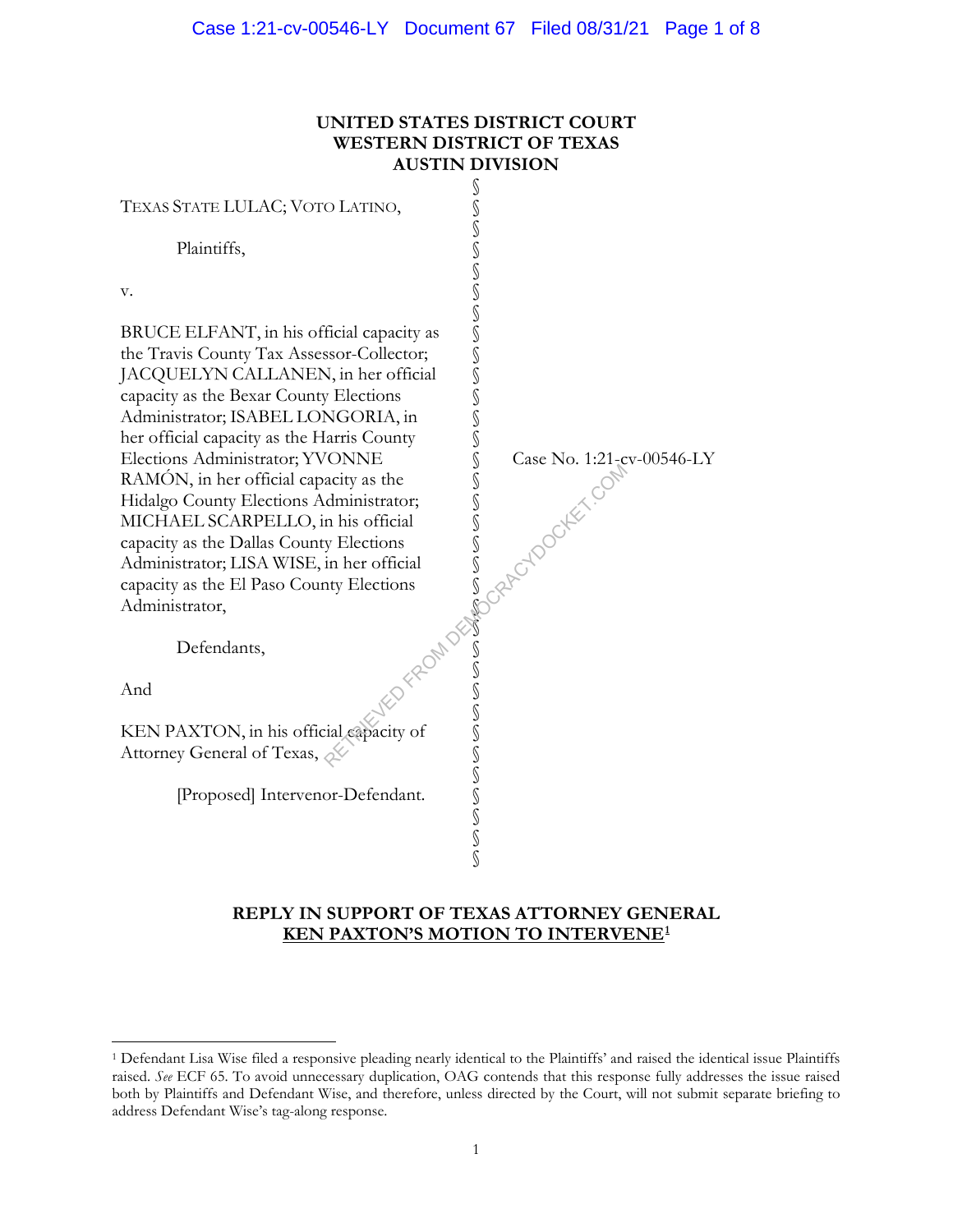#### Case 1:21-cv-00546-LY Document 67 Filed 08/31/21 Page 2 of 8

Plaintiffs filed a response to the Texas Attorney General Ken Paxton's (OAG) Motion to Intervene on September 25, 2021. In that response, Plaintiffs Texas State LULAC and Voto Latino (Plaintiffs) claim confusion about whether an intervention by the Office of the Attorney General is equivalent to an intervention by the State of Texas. ECF 61 at 2. Intervention is appropriate regardless of whether the proposed caption says, "Ken Paxton, in his official capacity," or "State of Texas." *See Rayborn v. Bossier Parish Sch. Bd.*, 881 F.3d 409, 417 (5th Cir. 2018) (quoting *Kentucky v. Graham*, 473 U.S. 159, 165-66 (1985), for the proposition that "suits against officials in their official capacities 'generally represent only another way of pleading an action against an entity of which an officer is an agent'"). Plaintiffs helpfully prove the point by noting that the Texas Attorney General has intervened under both the official capacity of the Texas Attorney General and as the State of Texas. ECF 61 at 2-3 n. 1. Courts grant such motions to intervene, regardless of how the caption reads.<sup>2</sup> That is not surprising. Federal Rule of Civil Procedure 5.1, which "implements 28 U.S.C. § 2403," expressly authorizes intervention by "the attorney general." Fed. R. Civ. P. 5.1(c) & adv. comm. notes. The Texas Attorney General and as the State of Texas Attorney General and as the State of the Caption<br>dure 5.1, which "implements 28 U.S.C. §<br>general." Fed. R. Cov. P. 5.1(c) & adv. con<br>o difference to Plaintiffs' claims.

The caption makes no difference to Plaintiffs' claims. By defending local officials, who are obligated to follow state law, from Plaintiffs' constitutional claims, neither OAG nor the State of Texas would itself become subject to Plaintiffs' claims. In other words, intervention would not transform OAG or the State into a defendant against which any relief could be ordered. When "[t]he State is a party only be virtue of 28 U.S.C. § 2403(b)," it "is not subject to liability." *Tennessee v. Garner*, 471 U.S. 1, 22 (1985).

<sup>2</sup> *See, e.g.*, *Landry v. Cypress Fairbanks Indep. Sch. Dist.*, No. 4:17-cv-3004 (S.D. Tex. Sept. 25, 2018), ECF 48 (allowing the "State of Texas" to intervene); *Valentine v. Smith*, No. 1:04-cv-265 (N.D. Tex. July 19, 2005), ECF 52 (allowing "The State of Texas" to intervene); *Zen Music Festivals, L.L.C. v. Stewart*, No. 3:02-cv-1998 (N.D. Tex. Sept. 18, 2002), ECF 14 (allowing "The Attorney General of Texas" to intervene); *Gibson v. Dallas County Educ. Dist.*, No. 3:92-cv-2388 (N.D. Tex. Feb. 2, 1993), ECF 20 (granting "motion to intervene . . . by Texas Atty Gen" on docket labelling the intervenor-defendant as "Attorney General of Texas"). The same is true in other States. *See Doe No. 1 v. Putnam County*, No. 7:16-cv-8191 (S.D.N.Y. Dec. 5, 2017), ECF 49 (granting a motion to intervene and listing "State of New York Attorney General" as the intervenor); *RI Cogeneration v. East Providence*, No. 1:89-cv-327 (D. R.I. Jan. 4, 1990), ECF 29 (granting "motion to Intervene by Attorney General RI" and labelling the movant "Attorney General for the State of Rhode Island").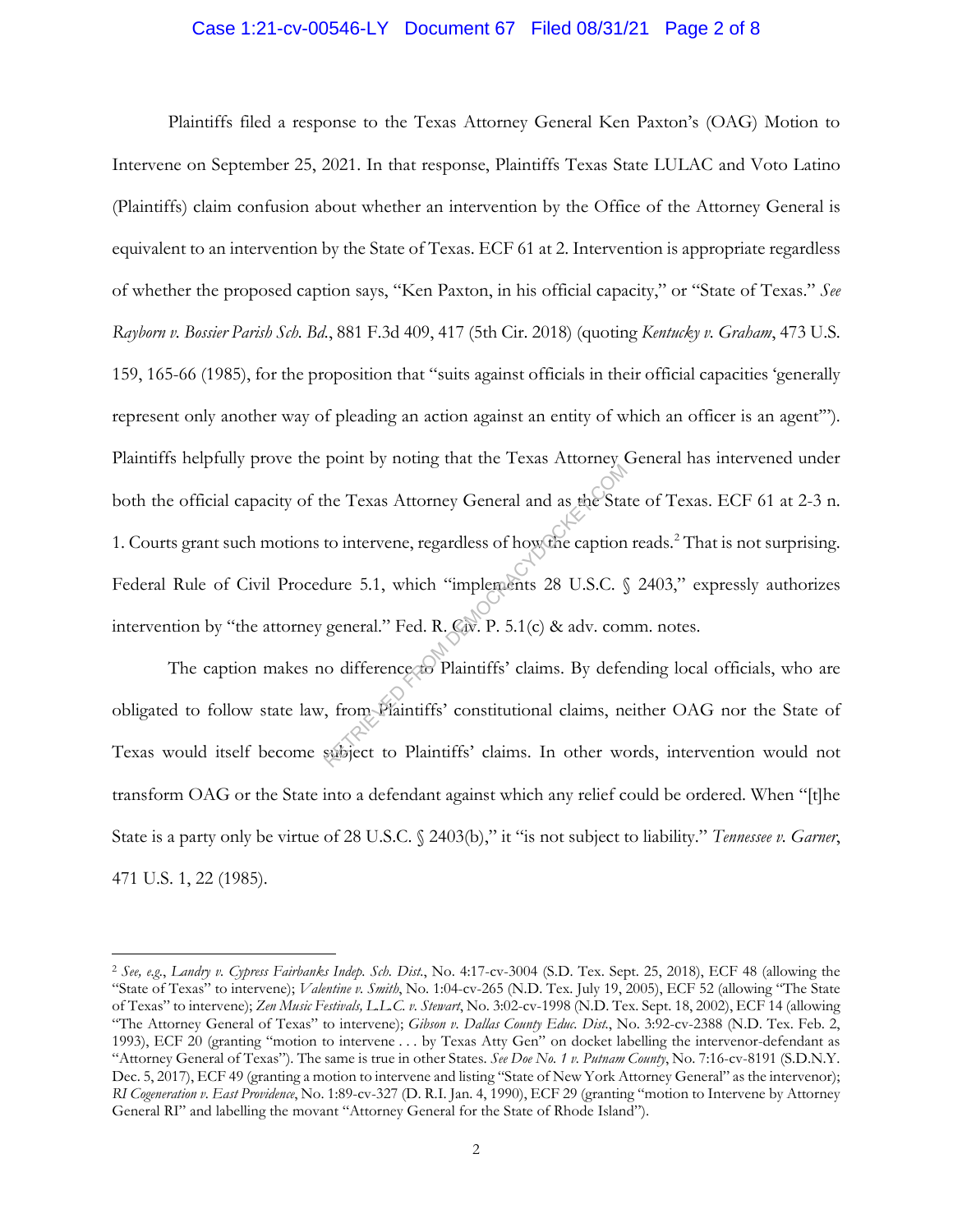# Case 1:21-cv-00546-LY Document 67 Filed 08/31/21 Page 3 of 8

Intervening does not waive Texas's sovereign immunity, either from suit or liability. Although OAG will become "subject to all liabilities of a party as to court costs to the extent necessary for a proper presentation of the facts and law relating to the question of constitutionality," 28 U.S.C. § 2403(b), it is not subject to liability for attorney's fees or other expenses or equitable relief. *See Kentucky v. Graham*, 473 U.S. 159, 165 (1985) (rejecting an award of attorney's fees against a State because "liability on the merits and responsibility for fees go hand in hand").

#### **CONCLUSION**

The Court should grant OAG's motion.

RETRIEVED FROM DEMOCRACYDOCKET.COM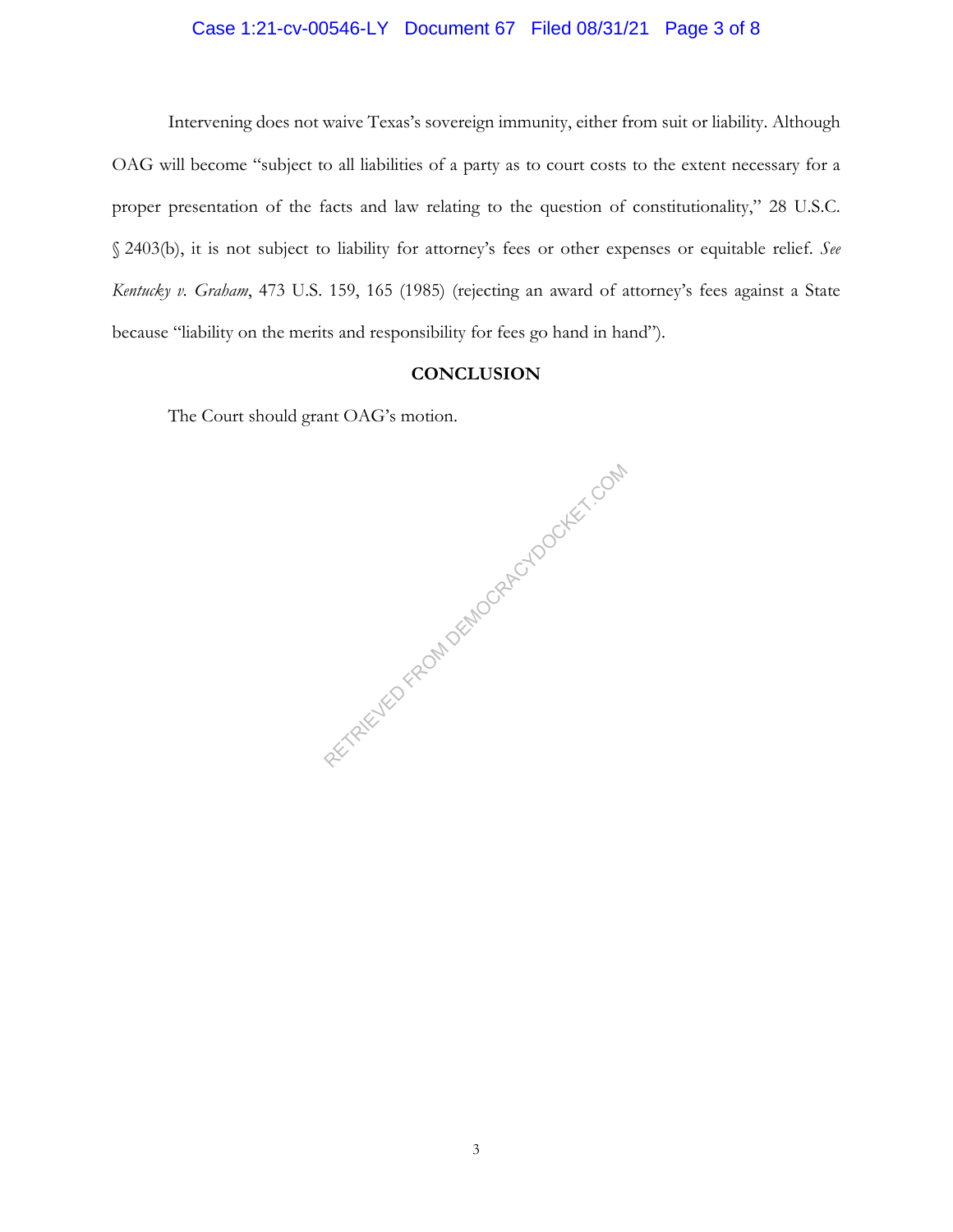#### Case 1:21-cv-00546-LY Document 67 Filed 08/31/21 Page 4 of 8

Dated: August 31, 2021

KEN PAXTON Attorney General of Texas

BRENT WEBSTER First Assistant Attorney General Respectfully submitted.

PATRICK K. SWEETEN Deputy Attorney General for Special Litigation Texas Bar No. 00798537

WILLIAM T. THOMPSON Deputy Chief, Special Litigation Unit Texas Bar No. 24088531

*/s/ Eric A. Hudson* ERIC A. HUDSON Senior Special Counsel Texas Bar No. 24059977

KATHLEEN HUNKER Special Counsel Texas Bar No. 24118415 \**Pro Hac Vice Application Forthcoming*

OFFICE OF THE ATTORNEY GENERAL SPECIAL LITIGATION UNIT P.O. Box 12548 (MC-009) Austin, Texas 78711-2548 Tel.: (512) 463-2100 Fax: (512) 457-4410 patrick.sweeten@oag.texas.gov will.thomson@oag.texas.gov eric.hudson@oag.texas.gov

*Counsel for Intervenor-Defendant Ken Paxton, in his official capacity as Texas Attorney General*

RETRIEVED FROM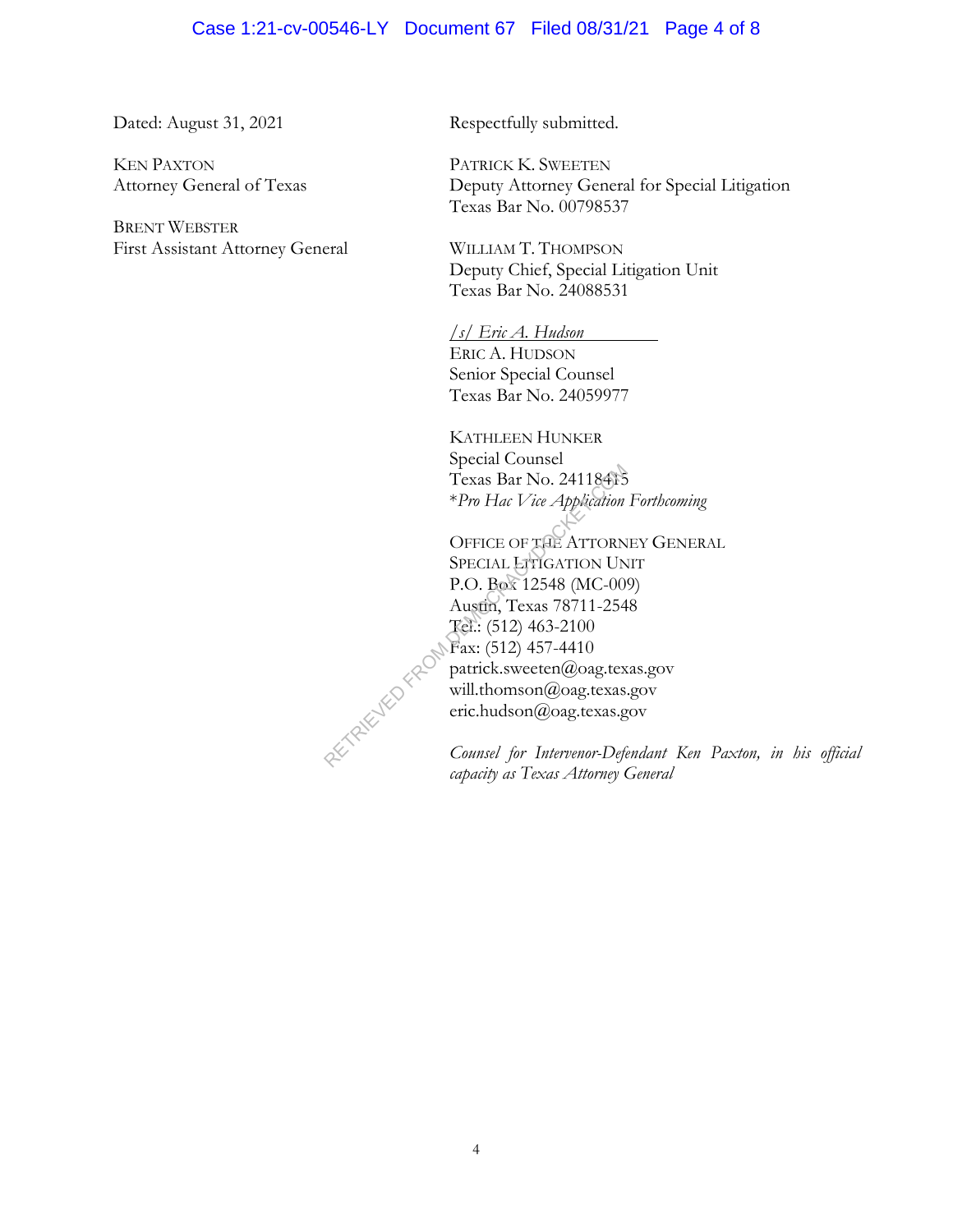#### **CERTIFICATE OF SERVICE**

I certify that on August 31, 2021, this document was served through the Court's CM/ECF

Document Filing System or through electronic mail, upon the following counsel of record:

## **Jonathan Patrick Hawley**

Perkins Coie LLP 1201 Third Avenue, Suite 4900 Seattle, WA 98101 Email: jhawley@perkinscoie.com

## **Joseph N. Posimato**

Perkins Coie LLP 700 Thirteenth Street, N.W., Suite 800 Washington, DC 20005 Email: jposimato@perkinscoie.com

# **Kathryn E. Yukevich**

Perkins Coie LLP 700 Thirteenth Street, N.W., Suite 800 Washington, DC 20005 Email: kyukevich@perkinscoie.com

## **Luis Roberto Vera , Jr.**

Law Offices of Luis Roberto Vera & Associates, P.C. 111 Soledad Suite 1325 San Antonio, TX 78205-2260 Email: lrvlaw@sbcglobal.net MOGRAPOLYCOM DOCKET.COM

#### **Meaghan E. Mixon**

Perkins Coie, LLP 700 Thirteenth Street, N.W. Suite 800 Washington, DC 20005-3960 Email: mmixon@perkinscoie.com

## **Uzoma N. Nkwonta**

Perkins Coie LLP 700 Thirteenth Street, N.W., Suite 800 Washington, DC 20005 Email: unkwonta@perkinscoie.com

## **John Russell Hardin**

Perkins Coie, LLP 500 N. Akard Street, Suite 3300 Dallas, TX 75201 Email: johnhardin@perkinscoie.com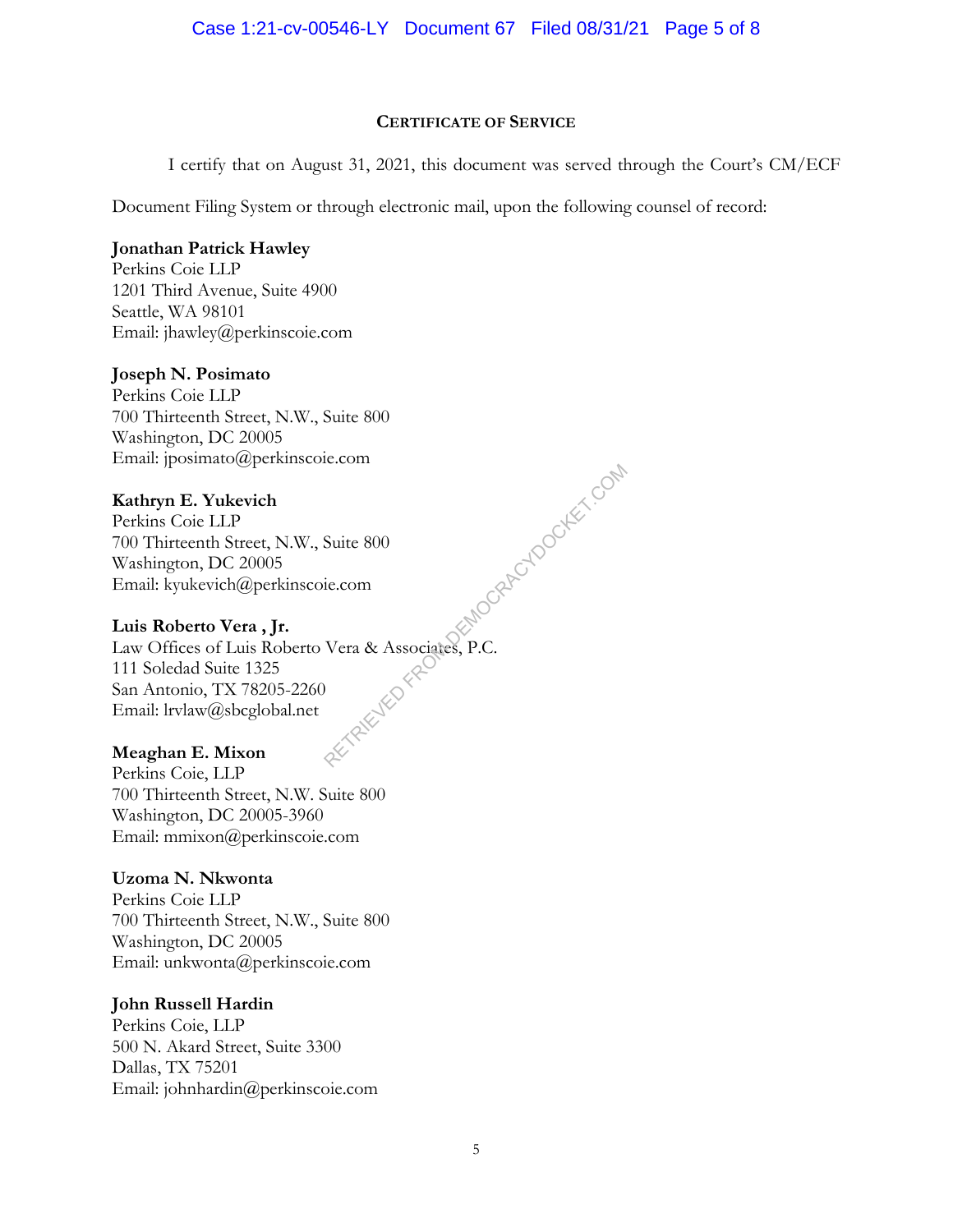**Cynthia W. Veidt** Travis County Attorney's Office PO Box 1748 Austin, TX 78767 Email: cynthia.veidt@traviscountytx.gov

# **Leslie W. Dippel**

Travis County Attorney's Office P.O. Box 1748 314 W. 11th Street Room 500 Austin, TX 78767 Email: leslie.dippel@traviscountytx.gov

#### **Sherine Elizabeth Thomas**

Assistant County Attorney P.O. Box 1748 Austin, TX 78767 Email: sherine.thomas@traviscountytx.gov **XIED FROM DEMOCRACYDOCKET.COM** 

## **Robert D. Green**

Bexar County District Attorney Civil Division 101 W. Nueva 7th Floor San Antonio, TX 78205 Email: robert.green@bexar.org

## **Sameer Singh Birring**

Harris County Attorney's Office 1019 Congress 15th Floor Houston, TX 77002 Email: sameer.birring@cao.hctx.net

## **Angelica Lien Leo**

Cooley LLP 3175 Hanover Street Palo Alto, CA 94304 Email: aleo@cooley.com

# **Beatriz Mejia**

Cooley LLP 3 Embarcadero Center 20th Floor San Francisco, CA 94111 Email: mejiab@cooley.com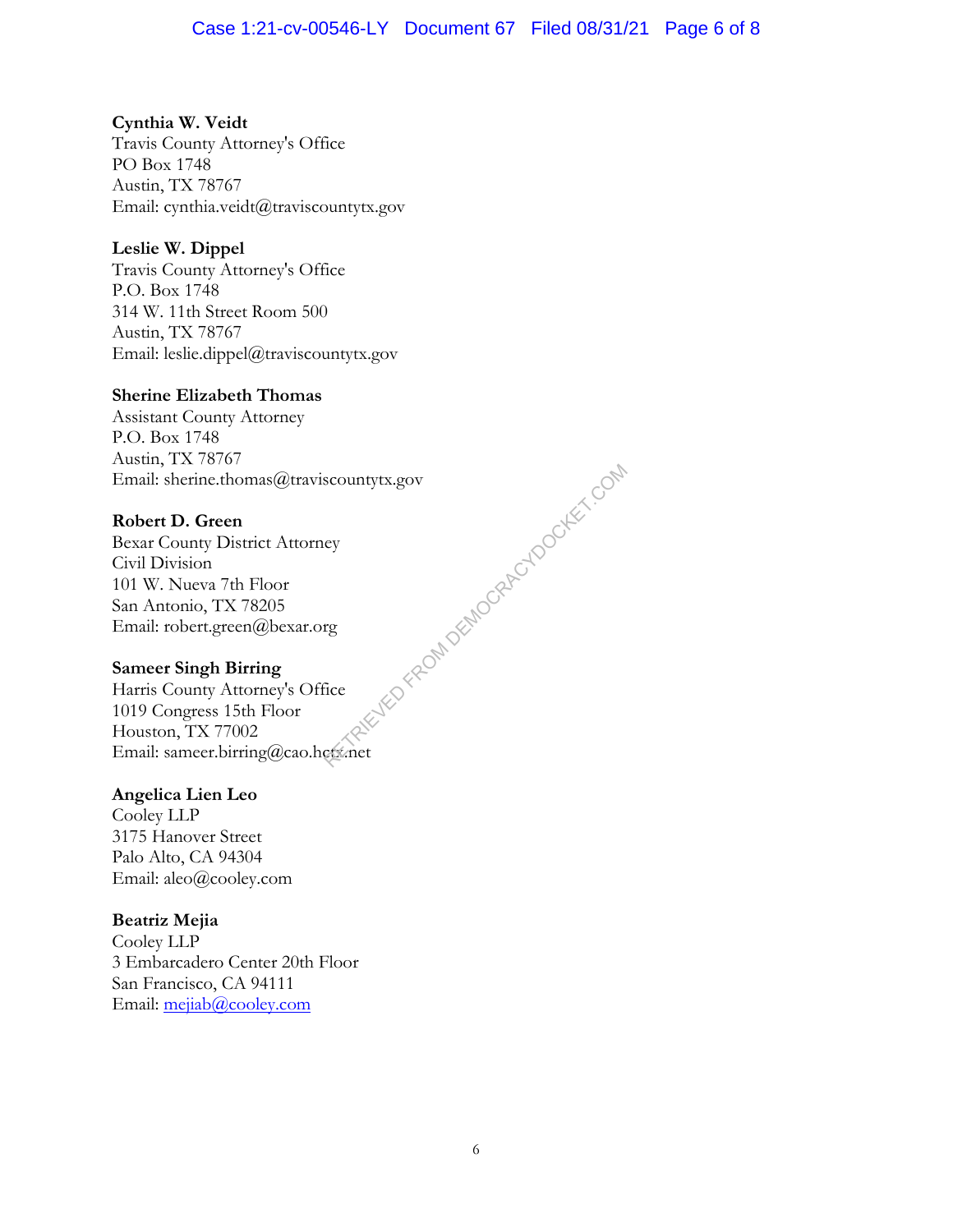# **Danielle C. Pierre**

Cooley LLP 3 Embarcadero Center, 20th Floor San Francisco, CA 94111 Email: dpierre@cooley.com

# **Jo Anne Bernal**

Office of the County Attorney El Paso County Bldg. 500 E. San Antonio St. Rm. 203 El Paso, TX 79901-2419 Email: joanne.bernal@epcounty.com

## **John Edward Untereker**

El Paso County Attorney's Office 500 E. San Antonio Rm. 503 El Paso, TX 79902 Email: juntereker@epcounty.com

# **Kathleen Hartnett**

Cooley LLP 3 Embarcadero Center, 20th Floor San Francisco, CA 94111 Email: khartnett@cooley.com

## **Kelsey Spector**

Cooley LLP 3 Embarcadero Center 20th Floor San Francisco, CA 94111 Email: kspector@cooley.com RENEW FROM DEMOCRACYDOCKET.COM

## **Orion Armon**

Cooley LLP 1144 15th Street Suite 2300 Denver, CO 80206 Email: oarmon@cooley.com

## **Sharon Song**

Cooley LLP 3 Embarcadero Center 20th Floor San Francisco, CA 94111 Email: ssong@cooley.com

## **Josephine L. Ramirez**

Hidalgo County District Attorney's Office 100 E. Cano, First Floor Edinburg, TX 78539 Email: josephine.ramirez@da.co.hidalgo.tx.us